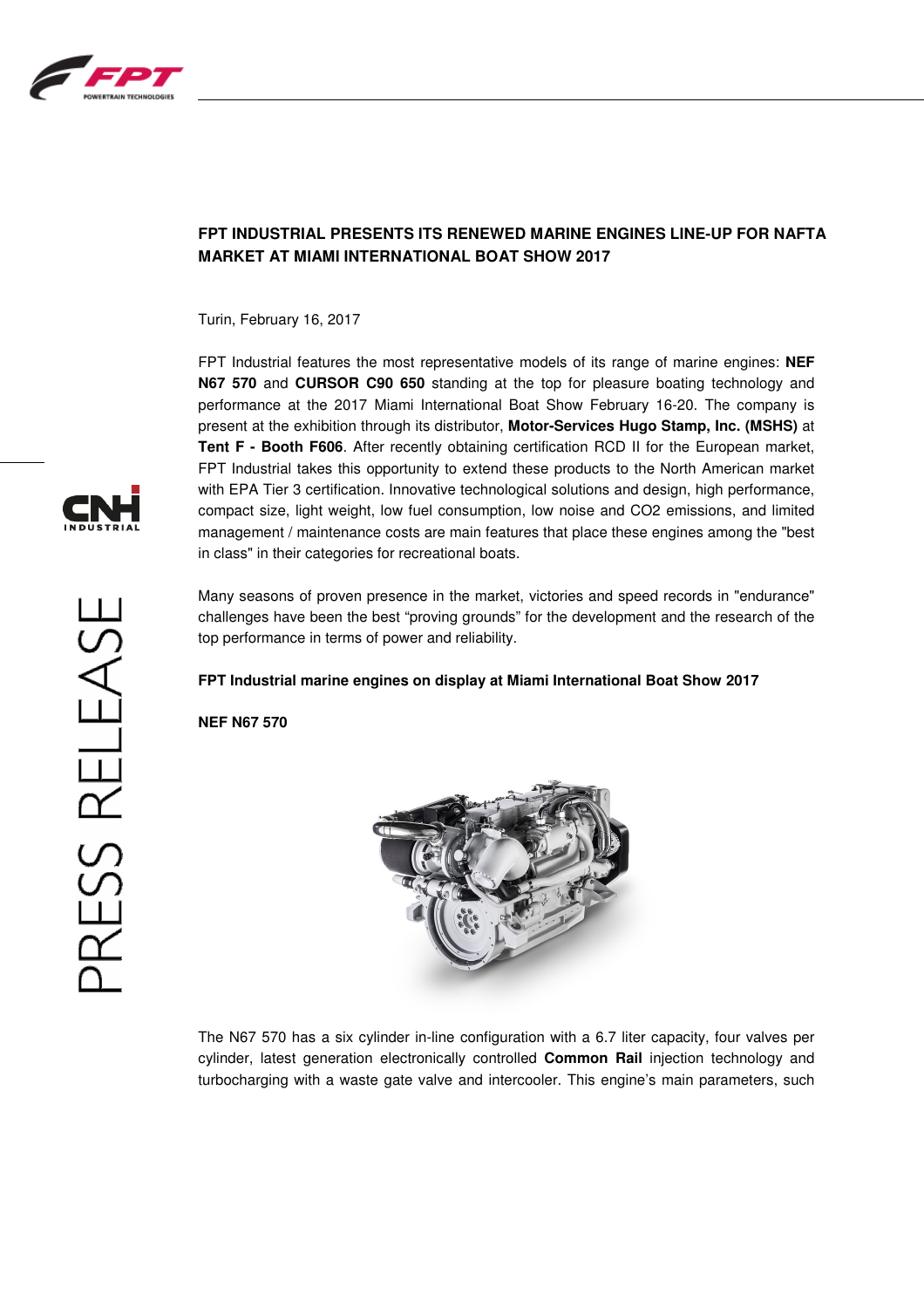

as the **power-to-weight ratio** (1.14 kg/hp), the **power-to-capacity ratio** (85 hp/litre) and the **volume-to-power ratio** (1.31 dm3/cv), confirm its class-leading position.

It features a "ladder frame" cylinder-block structure, integral counterweights crankshaft, crank mechanism comprising connecting rods with production "fracture split" processes, pistons of symmetrical combustion chamber with computerized design. All these elements allow N67 570 structural strength, dynamic balance and vibration dampening. In one phrase: the **maximum functional comforts**.

The N67 570 has proven its high power and reliability performance in the many speed and "endurance" races won, such as the Round Britain in 2008 and the Cowes – Turquay – Cowes in 2010. Furthermore, it complies with the main international regulations on exhaust emissions of the marine sector: IMO-MARPOL Tier 2, UE – RCD Stage II, USA – EPA Tier 3.

#### **N67 570 Specifications**

Displacement: 6.7 ltr.<br>
Main Features: 6 cylin Power (hp/rpm): 570 / 3000 Max Torque (Nm/rpm): 1518 / 2000 Fuel Cons. @ rated power (g/kwh): 225 Dry weight (kg): 650  $L^* / W / H$  (mm): 1088 / 842 /813 (\* @ flywheel)

6 cyl.in line - 24 valves – Electr. Common Rail - WG TCA Emissions compliance: IMO Marpol Tier 2 – EPA Tier 3 – RCD Stage II

#### **CURSOR C90 650**



The C90 650, from the renowned **Cursor** series, offers a capacity of 8.7 liters, with a sixcylinder in-line configuration. It uses the latest generation electronically controlled Common Rail fuel injection system, with **the rail integrated in the head cover**. These features offer substantial **benefits in terms of efficiency and low noise levels**, allowing the C90 650 to combine outstanding performance and reduced fuel consumption.